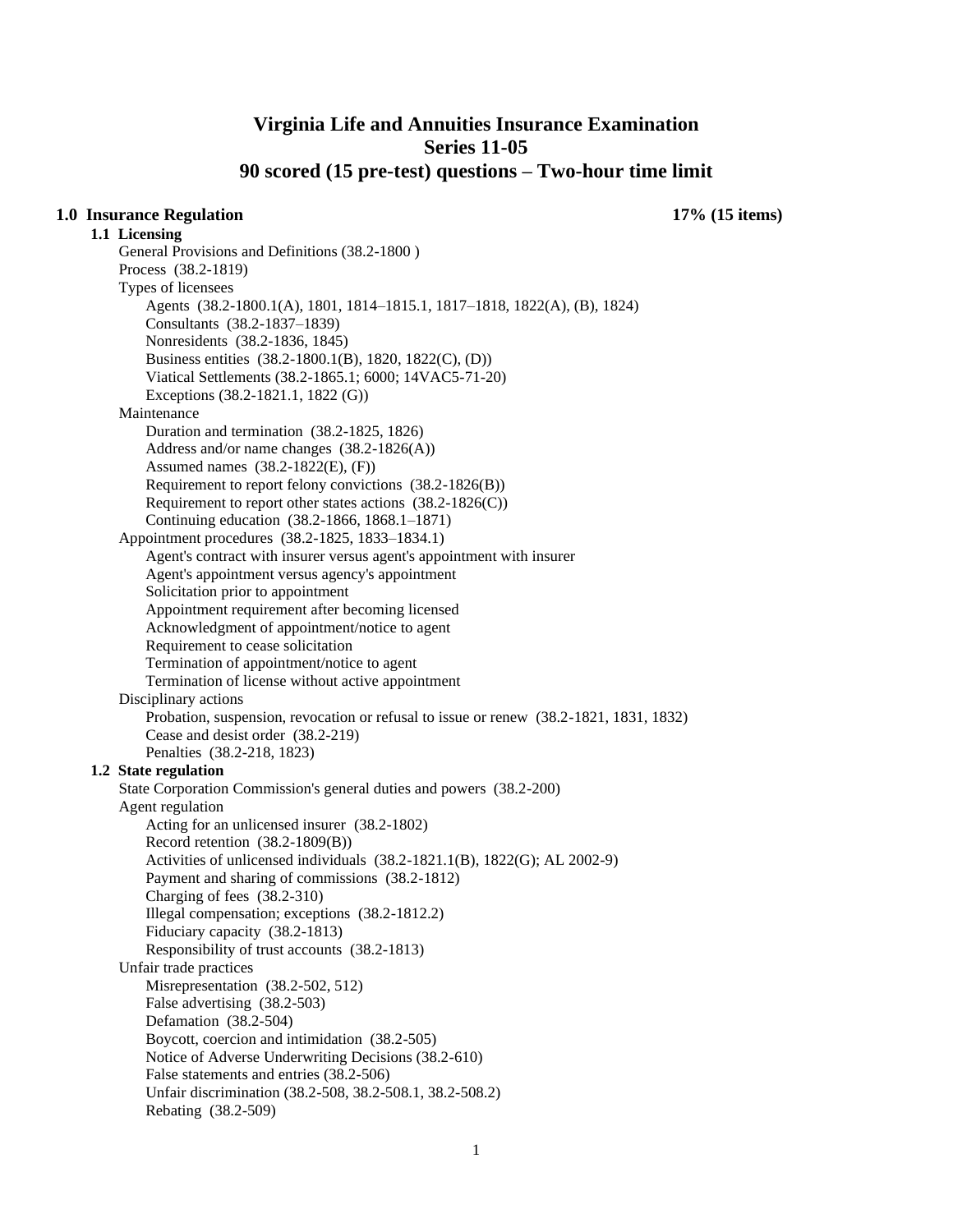Twisting (38.2-1831(5)) Referrals (38.2-1821.1 (B) 8) Insurance information and privacy protection (38.2-604, 613) Notice of information practices (38.2-604, 608, 609, 613; 38.2-604.1)

#### **2.0 General Insurance 10% (9 items)**

**2.1 Concepts**  Risk management key terms Risk Exposure Hazard Peril Loss Methods of handling risk Avoidance Retention Sharing Reduction Transfer Elements of insurable risks Adverse selection Law of large numbers Reinsurance **2.2 Insurers**  Types of insurers Stock companies Mutual assessment insurers Fraternal benefit societies Private versus government insurers Admitted versus nonadmitted insurers Domestic, foreign and alien insurers Financial status (independent rating services) and operating results Marketing (distribution) systems **2.3 Agents and general rules of agency**  Types Captive Independent Insurer as principal Agent of insurer Authority and powers of agents Express Implied Apparent Responsibilities to the applicant/insured **2.4 Contracts**  Elements of a legal contract Offer and acceptance Consideration Competent parties Legal purpose Distinct characteristics of an insurance contract Contract of adhesion Aleatory contract Personal contract Unilateral contract Conditional contract

2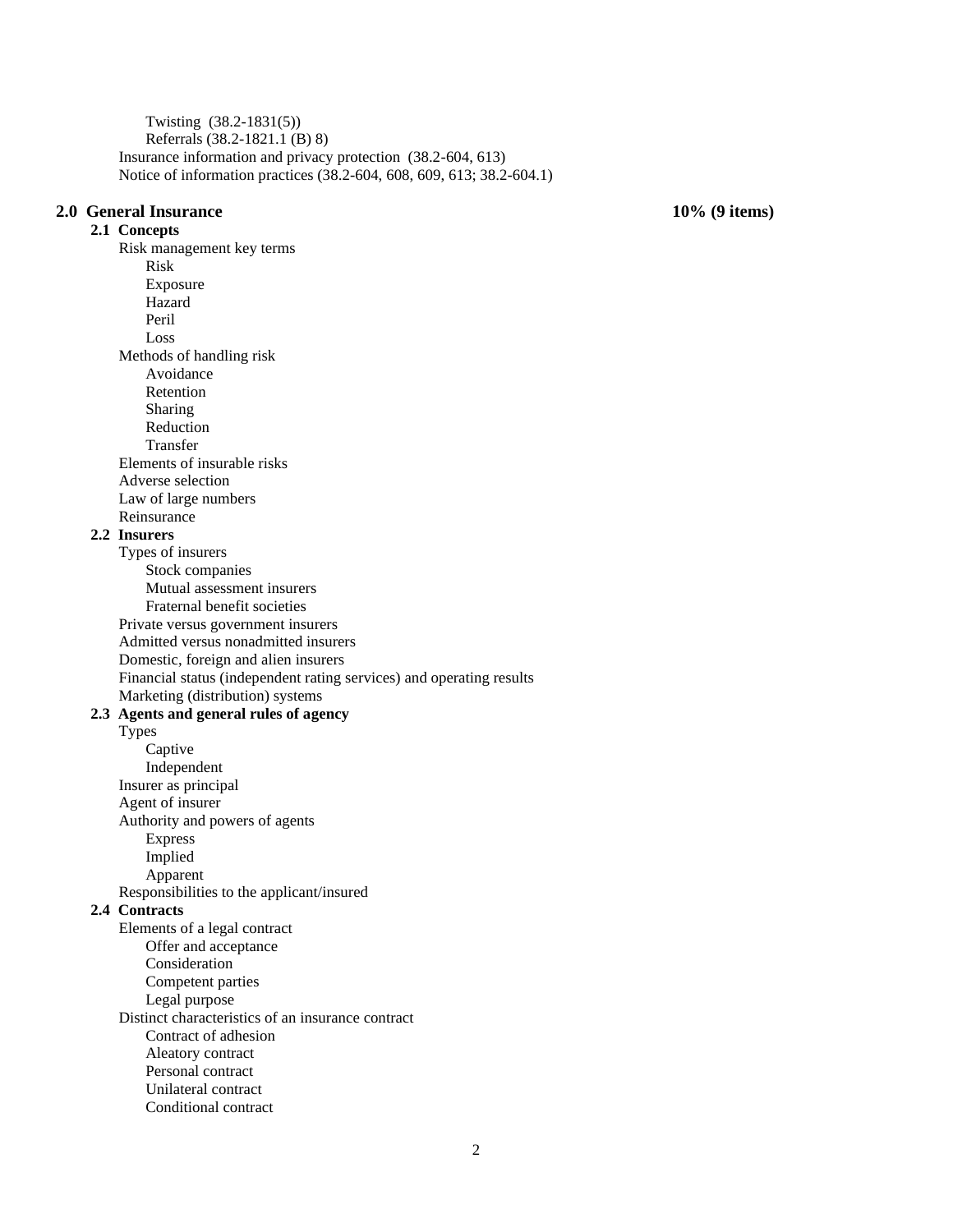Legal interpretations affecting contracts Ambiguities in a contract of adhesion Reasonable expectations Indemnity Utmost good faith Representations/misrepresentations Warranties Concealment Fraud Waiver and estoppel **3.0 Life Insurance Basics 15% (14 items) 3.1 Insurable interest (38.2-301, 302, 3105) 3.2 Personal uses of life insurance**  Survivor protection Estate creation Cash accumulation Liquidity Estate conservation **3.3 Determining amount of personal life insurance**  Human life value approach Needs approach Types of information gathered Determining lump-sum needs Planning for income needs **3.4 Business uses of life insurance**  Buy-sell funding Key person Executive bonuses **3.5 Classes of life insurance policies**  Group versus individual Permanent versus term Participating versus nonparticipating Fixed versus variable life insurance and annuities Regulation of variable products (FINRA and Virginia) (38.2-3113; 14 VAC 5-20-30, 80) Types of variable products **3.6 Premiums**  Factors in premium determination **Mortality** Interest Expense Premium concepts Net single premium Gross annual premium Premium payment mode **3.7 Agent responsibilities**  Rules Governing Advertisement of Life Insurance and Annuities (14VAC 5-41) Solicitation and sales presentations (14 VAC 5-41) Life, Accident and Sickness Insurance Guaranty Association (14 VAC 5-30-10 -70 ) Policy summary Buyer's guide Replacement (14 VAC 5-30-40) Use and disclosure of insurance information (38.2-613) Field underwriting Notice of information practices (38.2-604) Adverse underwriting decisions  $(38.2-610-612)$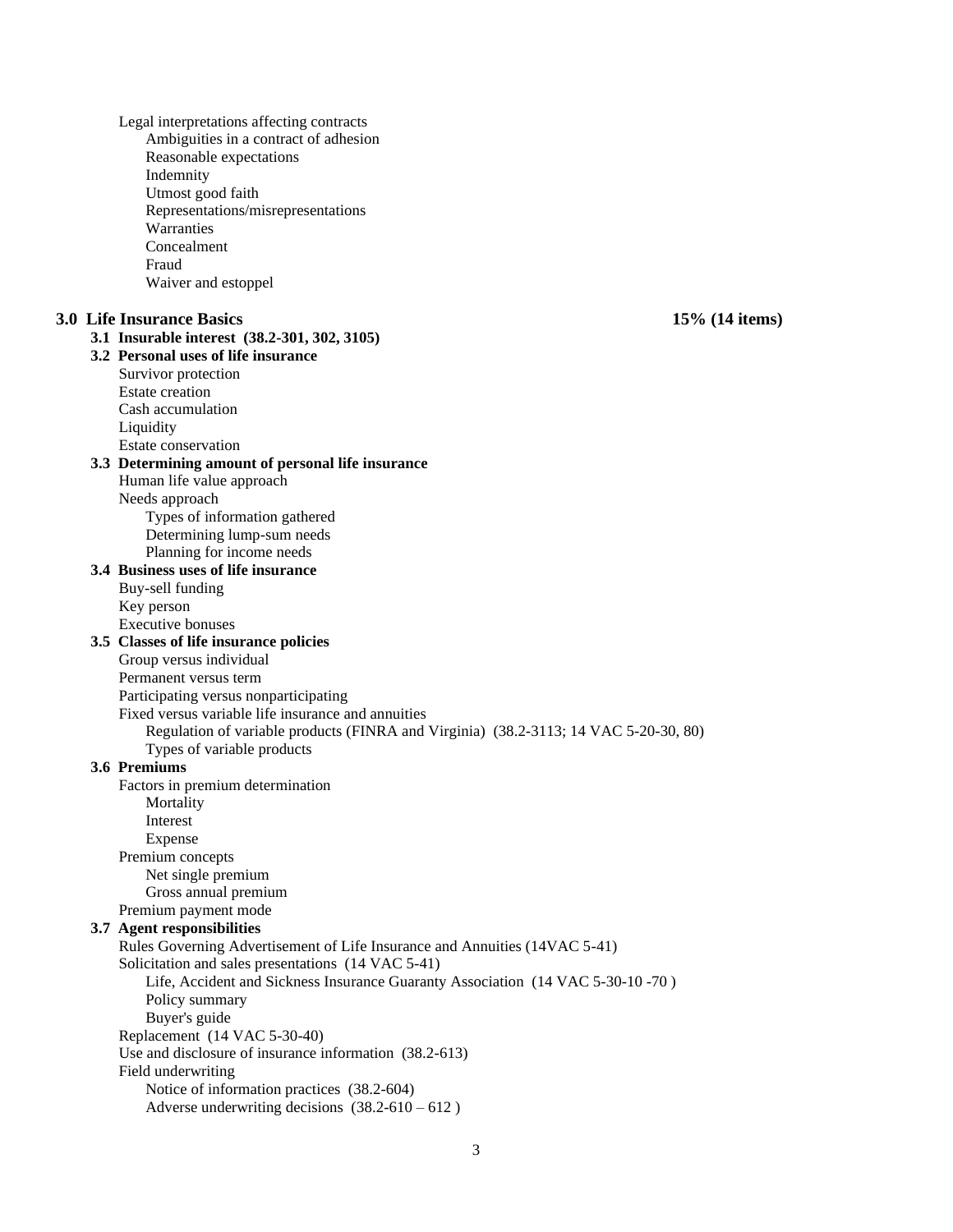Application procedures

Required signatures

Changes in the application Consequences of incomplete applications

Warranties and representations

Collecting the initial premium and issuing the receipt

Disclosures at point of sale (e.g., HIPAA, HIV consent)

USA PATRIOT Act/anti-money laundering

#### Delivery

Policy review Effective date of coverage Premium collection Statement of good health

#### **3.8 Individual underwriting by the insurer**

Information sources and regulation Application Agent report Attending physician statement Investigative consumer (inspection) report Medical Information Bureau (MIB) Medical examinations and lab tests including HIV (38.2-613.01; 14 VAC 5-180-50) Unfair discrimination (38.2-508, 38.2-508.1, 38.2-508.2)

Classification of risks Preferred Standard

Substandard Declined

### **4.0 Life Insurance Policies 20% (18 items)**

**4.1 Term life insurance** 

Level term

Annual renewable term Level premium term Decreasing term Increasing term Return of premium

#### **4.2 Whole life insurance**

Ordinary whole life Continuous premium (straight life) Limited payment Interest sensitive/current assumption Indexed life Equity indexed life Single premium Variable whole life Variable universal life

#### **4.3 Flexible premium policies**  Adjustable life

Universal life **4.4 Specialized policies** 

Joint life (first-to-die) Survivorship life (second-to-die) Juvenile/student life

**4.5 Group life insurance**  Characteristics of group plans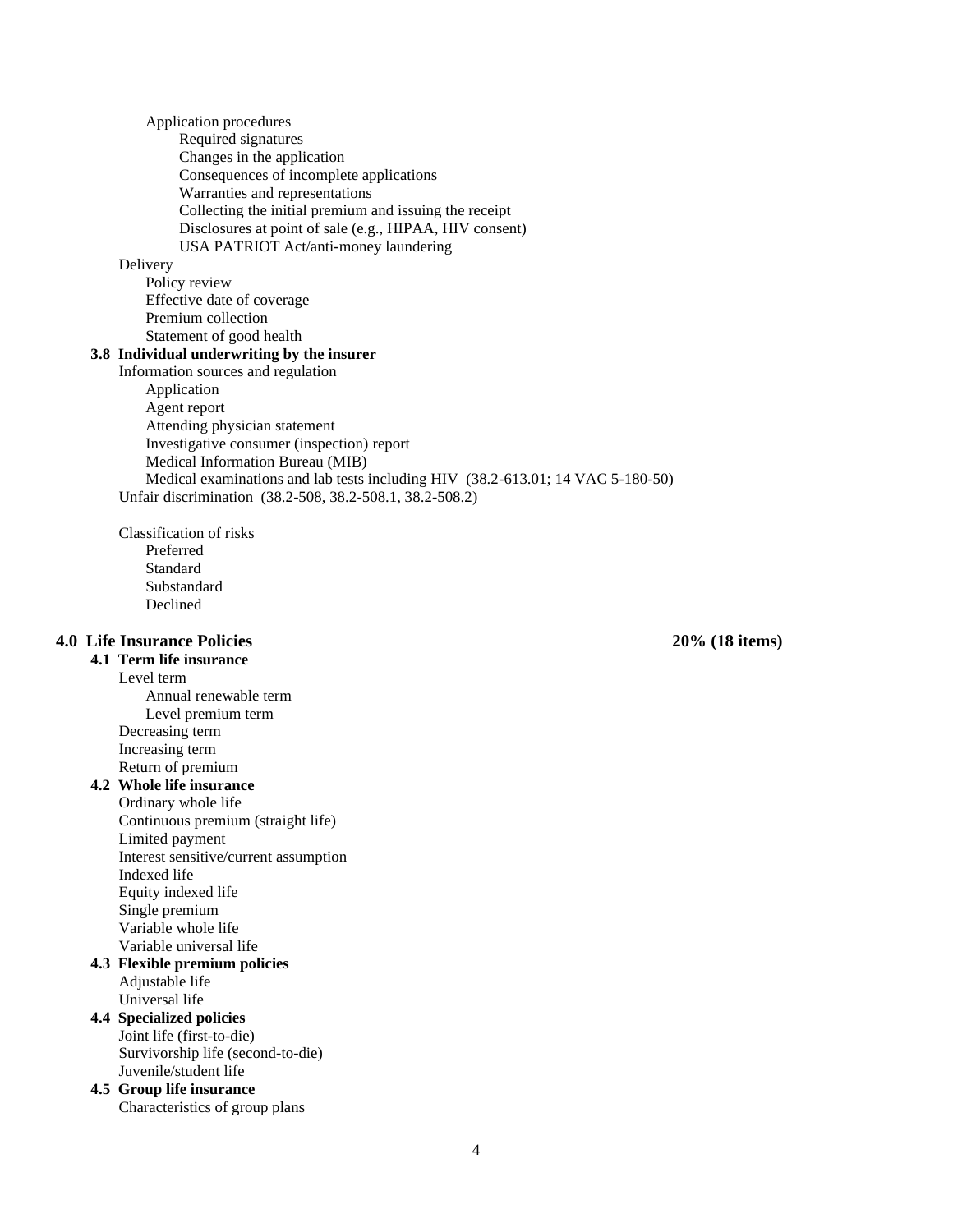Types of eligible groups (38.2-3318.1) Employer/employee Debtor groups Labor union groups Group underwriting requirements Benefit payments (38.2-3330) Covered dependents (38.2-3323) Lives covered (38.2-3322.2) Conversion to individual policy (38.2-3332–3334) Contributory vs. noncontributory **4.6 Credit life insurance (individual versus group)** 

#### **5.0 Life Insurance Policy Provisions, Options and Riders 18% (16 items)**

**5.1 Standard provisions**  Ownership Assignment (38.2-3111) Entire contract (38.2-3304) Right to examine (free look) (38.2-3301) Payment of premiums (38.2-3302)

Grace period (38.2-3303) Reinstatement (38.2-3311) Incontestability (38.2-3107, 3305) Misstatement of age and misstatement of gender (38.2-3108, 3306) Exclusions Suicide (38.2-3106) War clause Interest on proceeds (38.2-3115) Prohibited provisions including backdating (38.2-3104, 3316)

#### **5.2 Beneficiaries**

Designation options Individuals Classes Estates Minors **Trusts** Succession Revocable versus irrevocable Annulment or divorce (38.2-305(C)) Common disaster clause Spendthrift clause **5.3 Settlement options**  Cash payment Interest only

Fixed-period installments Fixed-amount installments Life income Single life Joint and survivor

#### **5.4 Nonforfeiture options**

Cash surrender value Extended term Reduced paid-up insurance

# **5.5 Policy loans (38.2-3308)**

Cash loans Automatic premium loans Withdrawals or partial surrenders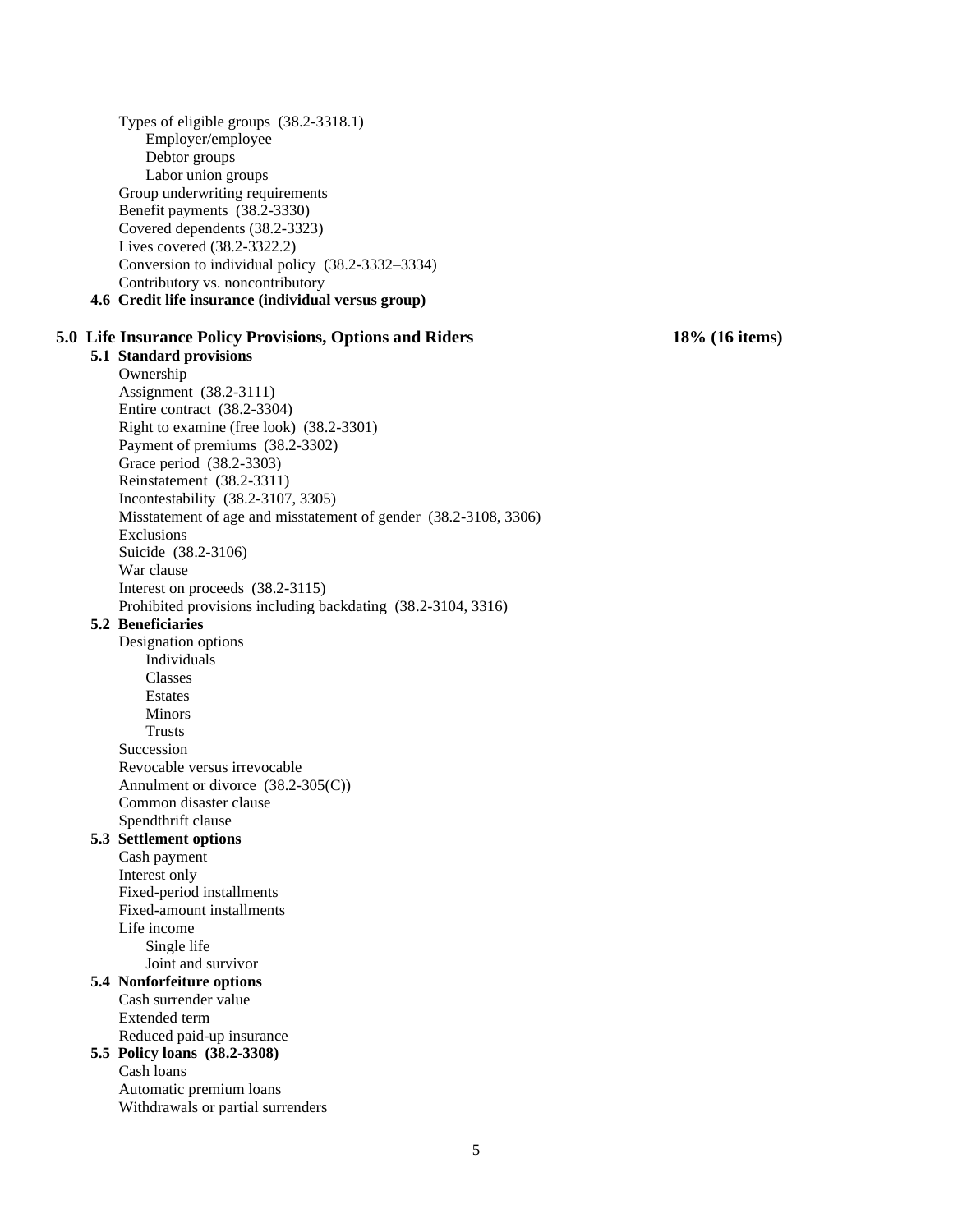Educational loans (38.2-3113.3) **5.6 Dividend options (38.2-3307)** Cash payment Reduction of premium payments Accumulation at interest One-year term option Paid-up additions Paid-up insurance **5.7 Disability riders**  Waiver of premium Waiver of cost of insurance Disability income benefit Payor benefit life/disability (juvenile insurance) **5.8 Accelerated benefit provision/rider (38.2-3115.1; 14 VAC 5-70-40)** Conditions for payment Diagnosis of terminal illness Diagnosis of catastrophic illness Permanent confinement Inability to perform ADLs Disclosure (14 VAC 5-70-80) Written disclosure required Effect on death benefit Cash value Loans and loan interest Tax consequences Premium **5.9 Riders covering additional insureds**  Spouse/other-insured term rider Children's term rider Family term rider **5.10 Riders affecting the death benefit amount**  Accidental death Guaranteed insurability Cost of living Return of premium **6.0 Annuities 12% (10 items) 6.1 Annuity principles and concepts**  Accumulation period versus annuity period Owner, annuitant and beneficiary Insurance aspects of annuities **6.2 Immediate versus deferred annuities**  Single premium immediate annuities (SPIAs) Deferred annuities Premium payment options Nonforfeiture Surrender charges Bail-out provisions Death benefits **6.3 Annuity (benefit) payment options**  Life contingency options Pure life versus life with guaranteed minimum Single life versus multiple life Annuities certain (types) **6.4 Annuity products**  Fixed annuities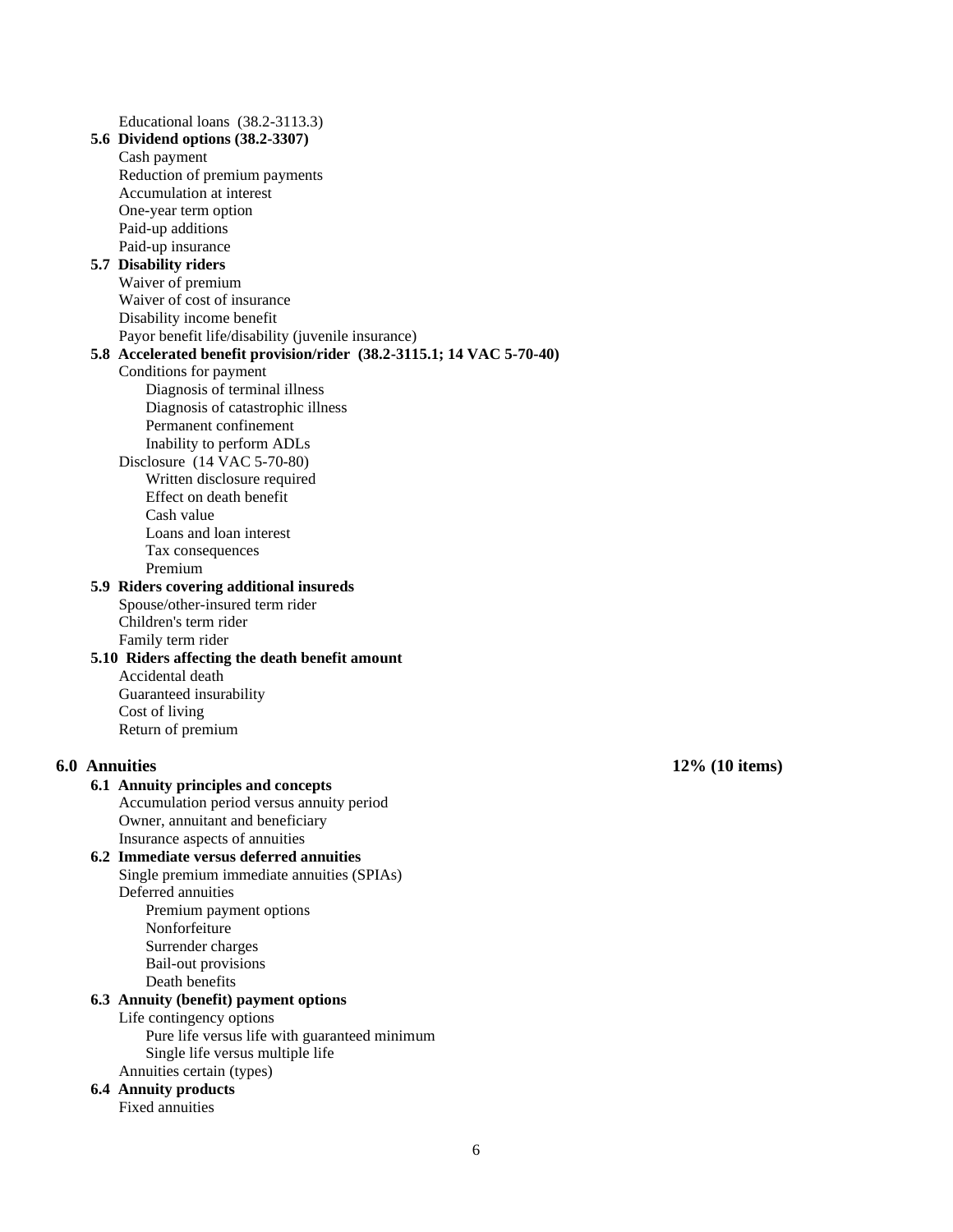General account assets Interest rate guarantees (minimum versus current) Level benefit payment amount Variable Annuities Equity indexed annuities Market value adjusted annuities (modified guaranteed annuities) (38.2-107.1, 3113.1) **6.5 Uses of annuities**  Lump-sum settlements Qualified retirement plans including group versus individual Personal uses Tax-deferred growth Retirement income Education funds Charitable gift annuity (38.2-106.1, 3113.2) Suitability in Annuity Transactions (14VAC5-45) **7.0 Federal Tax Considerations for Life Insurance and Annuities 4% (4 items) 7.1 Taxation of personal life insurance**  Amounts available to policyowner Cash value increases Dividends Policy loans **Surrenders** Amounts received by beneficiary General rule and exceptions Settlement options Values included in insured's estate Cost Recovery Rule **7.2 Modified endowment contracts (MECs)**  Modified endowment versus life insurance Seven-pay test Distributions **7.3 Taxation of non-qualified annuities**  Individually-owned Accumulation phase (tax issues related to withdrawals) Annuity phase and the exclusion ratio Distributions at death Corporate-owned **7.4 Taxation of individual retirement accounts (IRAs)**  Traditional IRAs Contributions and deductible amounts Premature distributions (including taxation issues) Annuity phase benefit payments Values included in the annuitant's estate Amounts received by beneficiary Roth IRAs Contributions and limits Distributions **7.5 Rollovers and transfers (IRAs and qualified plans) 7.6 Section 1035 exchanges** 

#### **8.0 Qualified Plans 4% (4 items)**

### **8.1 General requirements**

#### **8.2 Federal tax considerations**

Tax advantages for employers and employees Taxation of distributions (age-related)